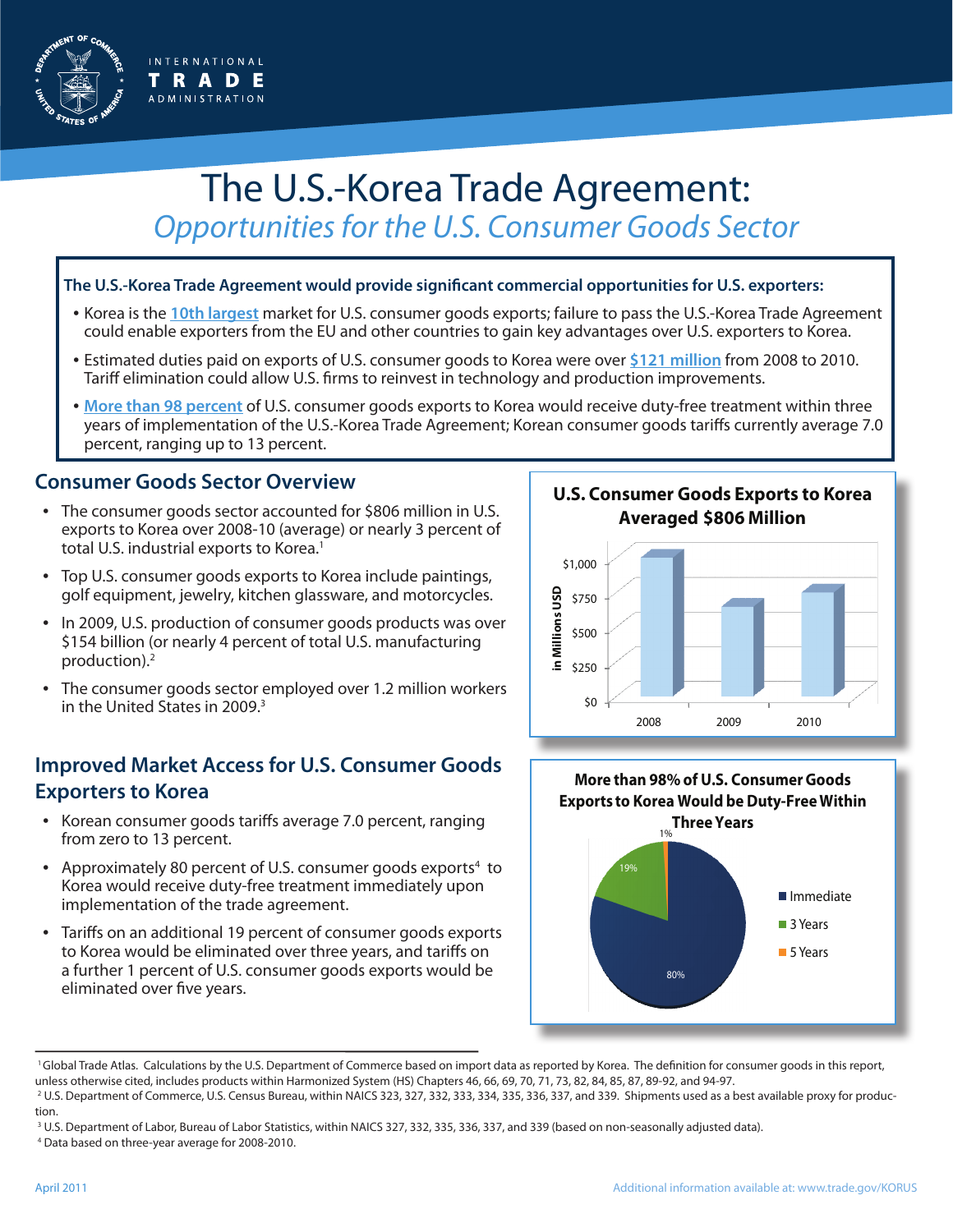# **Selected Sub-Sectors:**

- *Appliances*: Korea would eliminate tariffs on 89 percent of U.S. appliances exports immediately upon implementation of the trade agreement. Tariffs on the remaining 11 percent of exports would be eliminated over three years.
- *Furniture*: Korea would eliminate tariffs on 100 percent of U.S. furniture exports immediately upon implementation of the trade agreement.
- *Recreational Goods:* Korea would eliminate tariffs on 44 percent of U.S. recreational goods exports immediately upon implementation of the trade agreement. Tariffs on 55 percent of U.S. exports would be eliminated over three years, and tariffs on the remaining 1 percent would be eliminated over five years.
- *Toys:* Korea would eliminate tariffs on 100 percent of U.S. toys exports immediately upon implementation of the trade agreement.

## **Foreign Competition in the Korean Market**

- Korea signed a trade agreement with the EU in 2009, which is scheduled to enter into force in July 2011. It also recently signed an FTA with Peru, which is also scheduled to enter into force this year. Korea presently has FTAs in force with ASEAN, Chile, India, Singapore, and EFTA. In addition, Korea is negotiating new agreements with Australia, Canada, Colombia, New Zealand, and Turkey; is considering launching FTA negotiations with China; and is exploring re-launching its stalled negotiations with Japan.
- EU consumer goods exporters will immediately enjoy an average tariff of 0.3 percent upon entry into force of the EU-Korea FTA, while U.S. exporters will face an average most favored nation (MFN) tariff of 7.0 percent until entry into force of the U.S.-Korea Trade Agreement.<sup>5</sup>



• U.S. exports of price sensitive products, such as jewelry, would face a growing competitive disadvantage in the Korean market if the U.S.-Korea Trade Agreement is not enacted while foreign competitors gain duty-free access.

### **Key States Exporting to Korea**

• Top U.S. states exporting consumer goods to Korea include: New York, California, Massachusetts, North Carolina, New Jersey, Pennsylvania, Ohio, Wisconsin, Texas, and Florida.

# **Other Key U.S.-Korea Trade Agreement Commitments for the Consumer Goods Sector**

#### • *Intellectual Property Rights:*

The U.S.-Korea Trade Agreement provides for robust protection and enforcement of intellectual property rights, including the extension of patent terms to compensate for unreasonable delays in granting an original patent. The trade agreement also has specific provisions for the protection of copyrighted works including measures designed to prevent piracy and unauthorized distribution over the Internet. Provisions to combat trademark counterfeiting include customs enforcement against goods-in-transit and streamlined customs procedures to increase efficiency of enforcement.

• *Technical Barriers to Trade:* 

The U.S.-Korea Trade Agreement strengthens disciplines to promote transparency in the way governments develop and apply technical regulations and related conformity assessment procedures (e.g., testing and certification). For example, Korea agreed to provide national treatment, or the same treatment applied to Koreans, to U.S. persons for participation in the development of standards, technical regulations, and conformity assessment procedures; and to accreditation, licensing or approval of U.S. conformity assessment bodies.

<sup>5</sup> U.S. Department of Commerce calculations based on EU-Korea FTA and U.S.-Korea Trade Agreement tariff commitments.